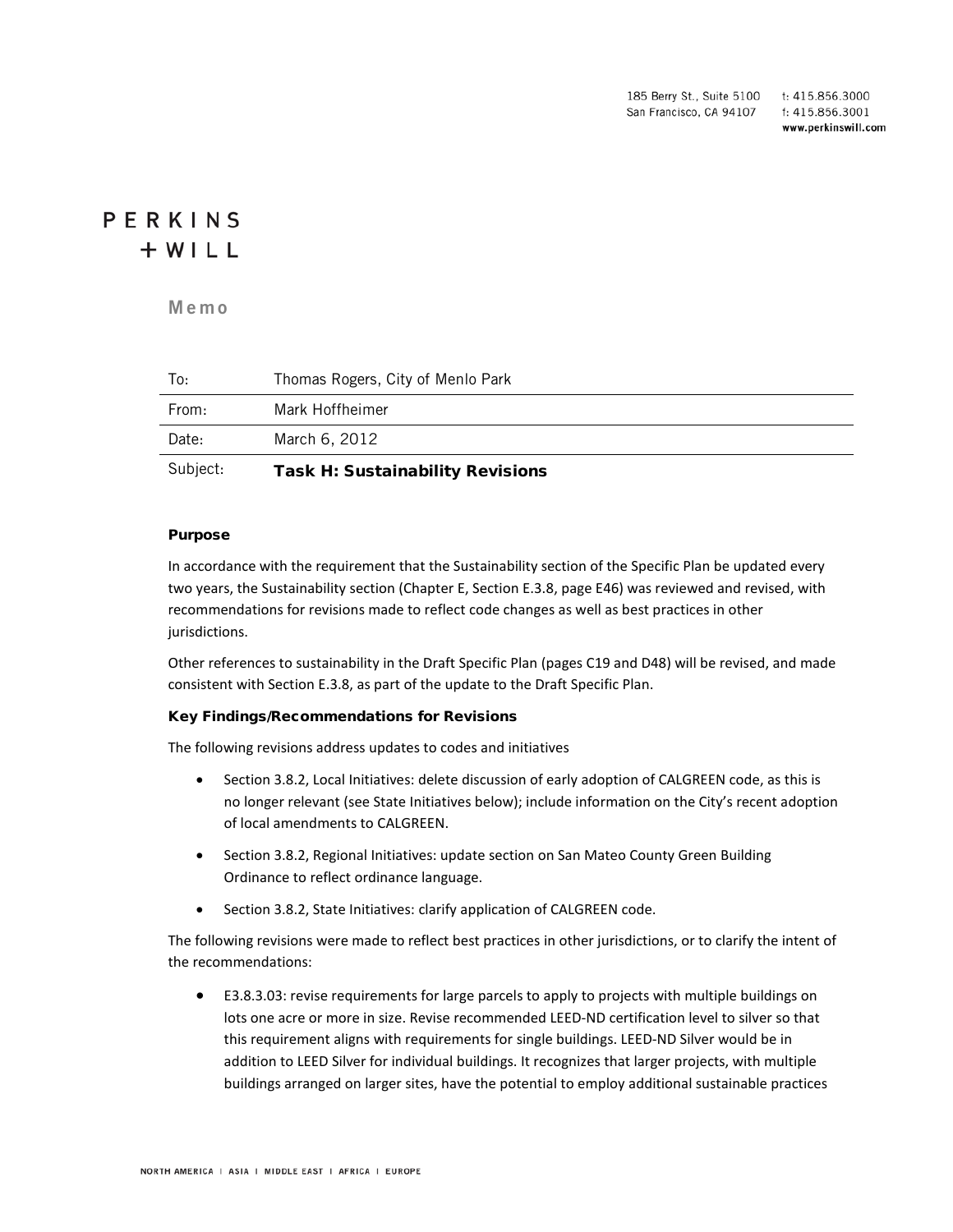beyond those employed in individual buildings, such as stormwater management and renewable energy sources. It also recognizes that such practices can be employed on sites as small as one acre with multiple buildings (more than one).

#### Methodology and References

The methodology for this update included review of applicable codes and initiatives, and a review of requirements in other jurisdictions, including San Francisco, Palo Alto and San Jose.

#### **Attachments**

- Revised Sustainable Practices Text from Specific Plan (Section E.3.8)
- cc: Menlo Park El Camino Real/Downtown Specific Plan – SA #498012.006

P:\SanFrancisco\498012.000 Menlo Park Downtown Specific Plan\DOCS\01.0-PredesignPlanProg\01.16-Addl Serv\_Analysis MH\05\_ALL FINALS\Task H\_Sustainability\_120306.docx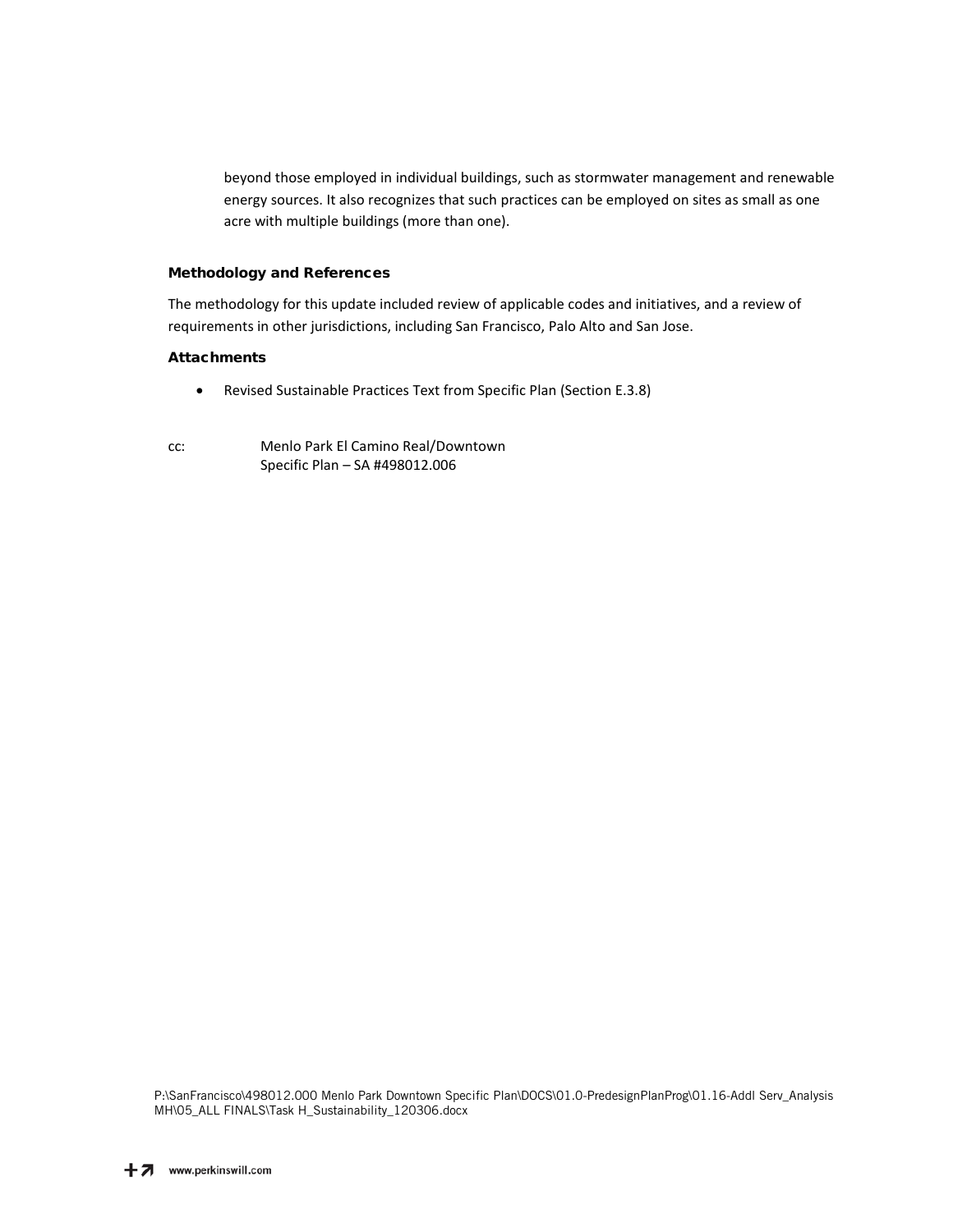# **E.1 OVERVIEW**

## **E. 3.8 Sustainable Practices**

Sustainable practices for new construction support community and environmental well-being by utilizing finite resources in a responsible way, creating healthy environments for building inhabitants and minimizing impacts to both natural systems and existing utilities (i.e. water, wastewater and energy systems). The City of Menlo Park supports sustainable practices through its 2009 Climate Action Plan.

Sustainable practices address: 1) the environmental impacts of site development and building construction; and 2) the long-term environmental impacts of the operation of buildings resulting in the emission of greenhouse gases (GHGs), in particular carbon dioxide (CO2), which is causing the global climate to change. Currently, there are excellent tools to measure ways to reduce environmental impacts caused by building construction, and new tools are emerging to measure greenhouse gas emissions caused by building operations over the long term.

To address impacts caused by construction, the U.S. Green Building Council's (USGBC) Leadership in Energy and Environmental Design (LEED) rating system measures specific site development and new building construction methods related to environmental issues, such as energy savings, water efficiency, CO2 emissions reduction, improved indoor environmental quality and stewardship of resources and sensitivity to their impacts.

To address GHG emissions, the world's leading green building organizations have agreed to adopt a common global language for the measurement of the carbon footprint of buildings. The "common carbon metric" will be piloted by the leading green building rating tools. This should lead to the cost-effective GHG mitigation potential of buildings, which account for around 40% of the world's energy use and 33% of global GHG emissions.<sup>[1](#page-2-0)</sup>

## **3.8.1 Measurement Tools**

## **Development and Construction Tools**

## US Green Building Council Leadership in Energy and Environment al Design (LEED)

The LEED program has performance levels from "Certified" to "Platinum" and rating systems that address different types of construction and building operation, including LEED for New Construction and LEED for existing buildings, operations and maintenance. In addition, LEED for Neighborhood Development (LEED-ND) promotes best practices in location, design and development at the neighborhood scale.

## GreenPoint Rating

Build It Green is a membership supported non-profit organization whose mission is to promote healthy, energy- and resource-efficient homes in California. Build it Green has a GreenPoint rating system specifically designed to address residential construction. Many municipalities in the Bay Area have adopted Green Building Ordinances that require certain levels of LEED certification or a GreenPoint

<span id="page-2-0"></span><sup>&</sup>lt;sup>1</sup> US Green Building Council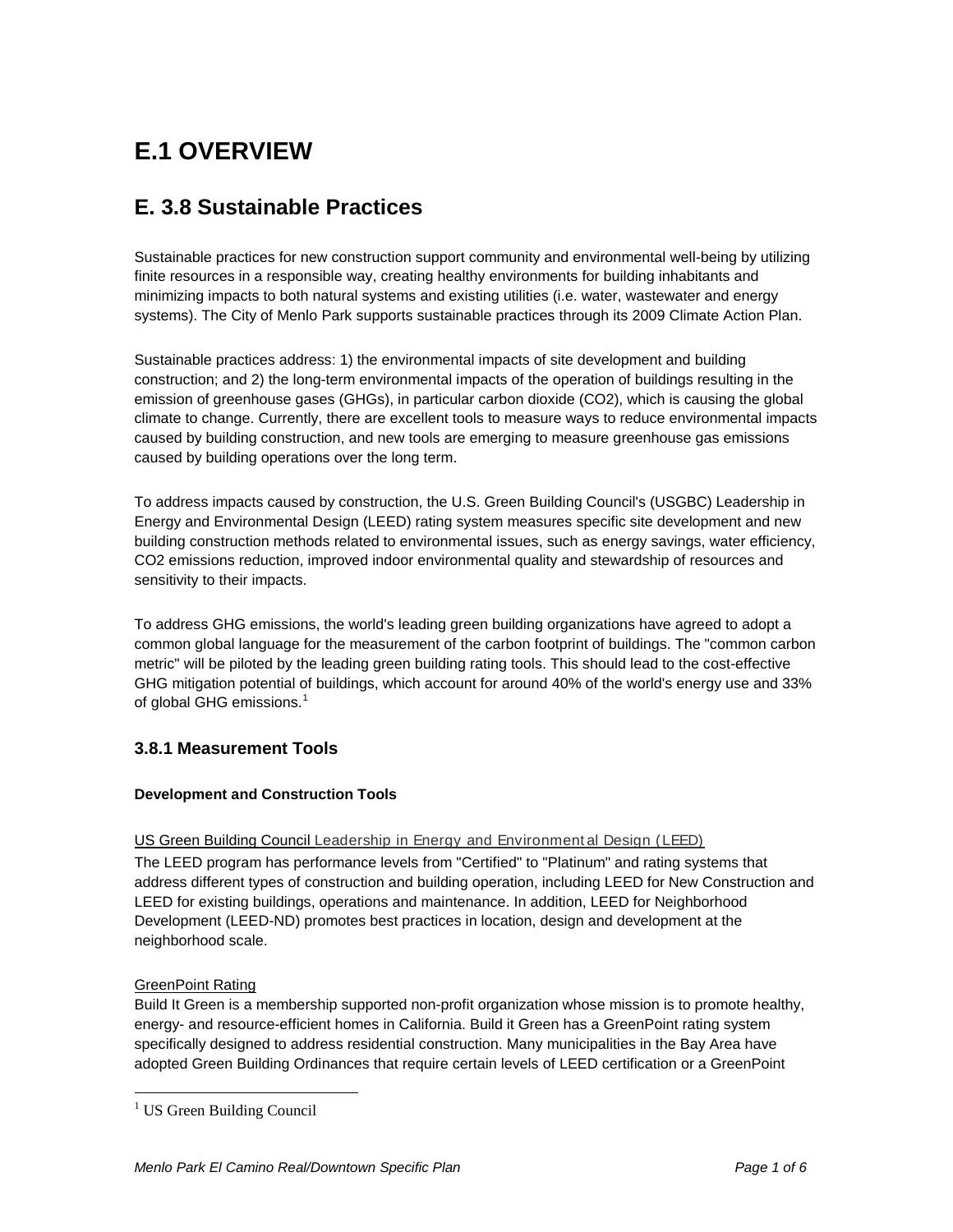rating for different types of projects. A residential building can be GreenPoint Rated if it achieves the performance requirements of the GreenPoint rating system; there is no sliding scale like there is with LEED (i.e. "Certified" to "Platinum").

#### 2030 Challenge Greenhouse Gas Reduction Targets

The 2030 Challenge is an initiative by [Architecture 2030](http://en.wikipedia.org/wiki/Architecture_2030) asking for the adoption of a series of [greenhouse gas](http://en.wikipedia.org/wiki/Greenhouse_gas) reduction targets for new and renovated buildings. Architecture 2030, is a non-profit, non-partisan and independent organization established in 2002 by architect Edward Mazria in response to the global-warming crisis. 2030's mission is to rapidly transform the US and global Building Sector from the major contributor of greenhouse gas emissions to a central part of the solution to the globalwarming crisis.

## **3.8.2 Initiatives**

A variety of state, regional and local initiatives address sustainable development and reduction of greenhouse gases.

#### **State Initiatives**

The State of California has adopted a green building code (CALGREEN) which took effect on January 1, 2011. The CALGREEN Code is a comprehensive and uniform regulatory code for certain categories of residential buildings and for commercial, hospital and school buildings. It is intended to ensure that most new buildings in California are built using environmentally advanced construction practices. Among the requirements of the code are the following:

- 20 percent mandatory reduction in indoor water use, with voluntary goal standards for 30, 35 and 40 percent reductions;
- Separate water meters for nonresidential buildings' indoor and outdoor water use, with a requirement for moisture-sensing irrigation systems for larger landscape projects;
- Requiring diversion of 50 percent of construction waste from landfills, increasing voluntarily to 65 and 75 percent for new homes and 80 percent for commercial projects (Menlo Park currently implements a Construction and Demolition ordinance that requires construction projects to divert 60 percent of materials from the landfill);
- Mandatory inspections of energy systems (i.e. heat furnace, air conditioner, mechanical equipment) for nonresidential buildings over 10,000 square feet to ensure that all are working at their maximum capacity according to their design efficiencies; and
- Requiring low-pollutant emitting interior finish materials such as paints, carpet, vinyl flooring and particle board.

While the CALGREEN Code clearly advances "green" practices in building construction, the code complements, and does not replace, the LEED program, which takes a more comprehensive approach to sustainable design.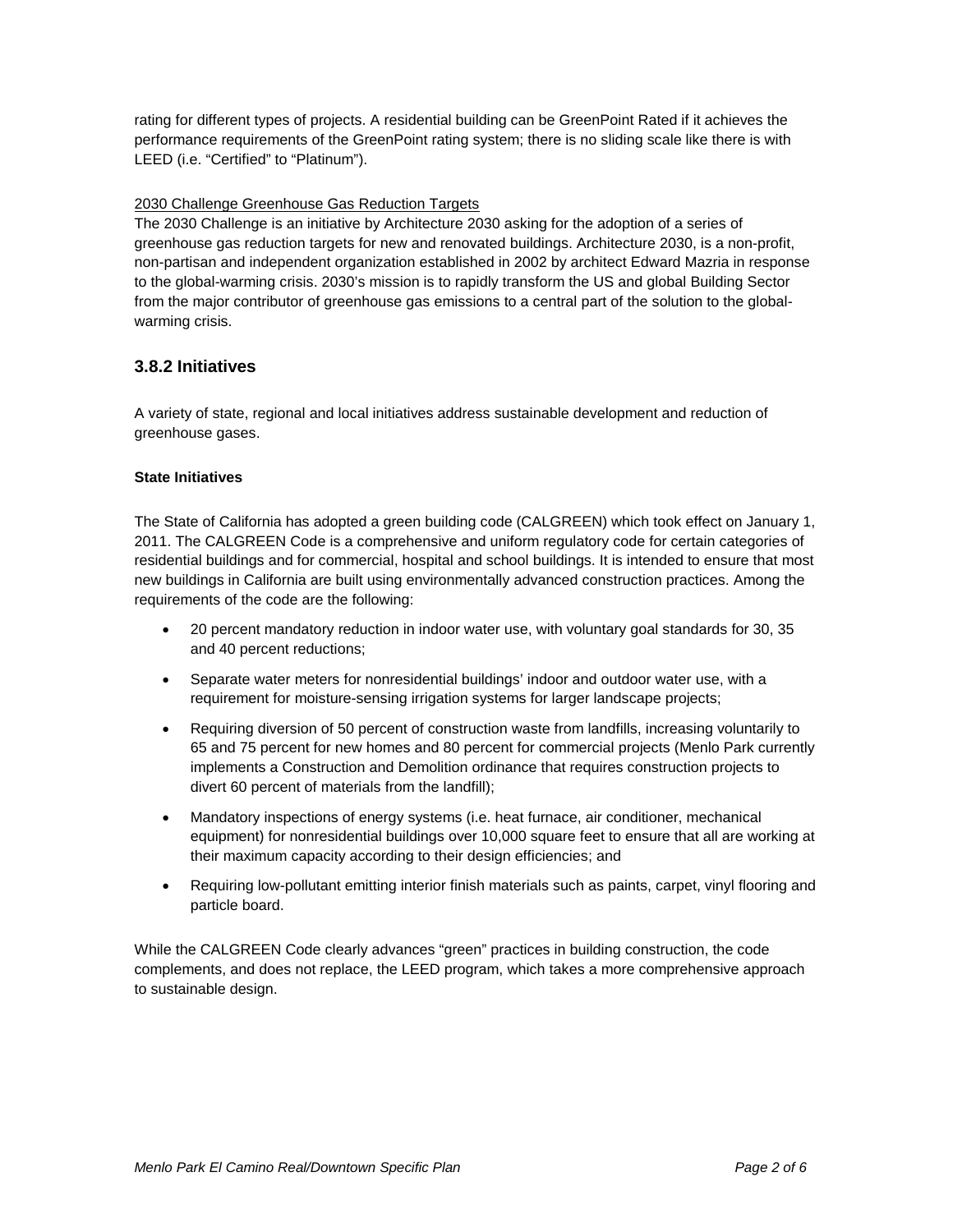#### **Regional Initiatives**

San Mateo County has adopted a Green Building Ordinance that applies to buildings requiring permits issued by the County. San Mateo County's Green Building Ordinance requires new and 50 percent remodels of single family, two family and low rise multi-family residential buildings to receive either a GreenPoint rating or LEED certification and new commercial and industrial buildings greater than 3,000 square feet to receive LEED certification. .

#### **Local Initiatives**

Menlo Park published a Climate Action Plan (CAP) in 2009 that included measures to reduce greenhouse gas emissions. In 2011, the City Council adopted a supplemental report to the CAP, which updated Menlo Park's community greenhouse gas inventories between 2005 and 2009, and also provided a five year strategy of climate action initiatives. One of the initiatives includes the phased development of a sustainable building ordinance that would enhance energy efficiency in newly constructed buildings beyond that provided by CALGREEN. The first phase of work resulted in the City adoption of three local amendments to CALGREEN. The local amendments have been effective since January 1, 2012. The local amendments include the following new requirements for buildings currently subject to CALGREEN:

- All newly constructed buildings are required to exceed the minimum energy efficiency standards established in the 2010 California Energy Code by 15 percent.
- All newly constructed buildings are required to test heating and cooling ducts for leakage.
- All newly constructed residential buildings are required to install cool roofs or use alternative methods and materials to achieve equivalent energy savings.

The second phase of work is expected to begin in fiscal year 2012-2013 and will focus on the exploration of additional sustainability building measures, including the use of various rating systems.

All city-wide programs are applicable to the Specific Plan area.

## **3.8.3 Recommendations**

The Specific Plan recommends that the City adopt the following policies regarding sustainable practices for the plan area. The policies reflect best practices as adopted by other cities. The costs relating to sustainable practices are absorbed by developers, which has become standard practice for developers. However, the policies reflect the potential of financial hardship for smaller buildings by establishing two sets of requirements -- one for larger buildings/developments and one for smaller buildings as noted below both in text and table format.

**E.3.8.3.01** LEED certification, at a silver level or higher, shall be required for the types of projects listed below. The applicable LEED® versions of performance standards are: LEED®- v3 (2009) New Construction; LEED®- v3 (2009) Core and Shell; LEED®- v3 (2009) New Homes; LEED®- v3 (2009) Schools; and LEED®- v3 (2009) Commercial Interiors. LEED certification, at a silver lever or higher, should be required for:

• Newly constructed residential buildings of Group R (single-family, duplex and multi-family);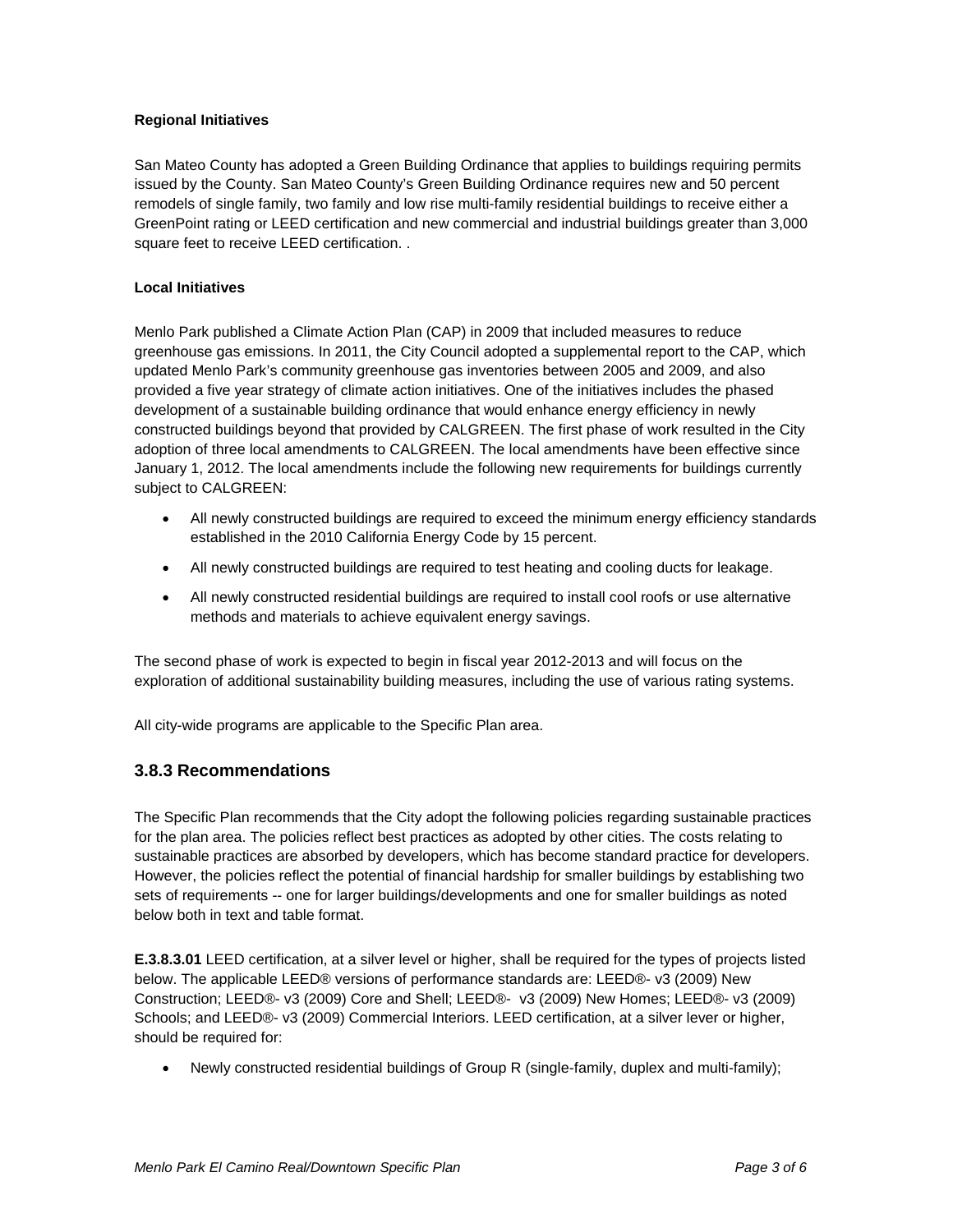- Newly constructed commercial buildings of Group B (occupancies including among others office, professional and service type transactions) and Group M (occupancies including among others display or sale of merchandise such as department stores, retail stores, wholesale stores, markets and sales rooms) that are 5,000 gross square feet or more;
- New first-time build-outs of commercial interiors that are 20,000 gross square feet or more in buildings of Group B and M occupancies; and
- Major alterations that are 20,000 gross square feet or more in existing buildings of Group B, M and R occupancies, where interior finishes are removed and significant upgrades to structural and mechanical, electrical and/or plumbing systems are proposed.

**E.3.8.3.02** The development of larger projects allows for more comprehensive sustainability planning and design, such as efficiency in water use, stormwater management, renewable energy sources and carbon reduction features. A larger development project is defined as one with two buildings or more on a lot 1 acre or larger in size. Such development projects should have sustainability requirements and GHG reduction targets that address neighborhood planning, in addition to the sustainability requirements for individual buildings (see E.3.8.3.01 above). These should include being certified at a LEED-ND (neighborhood development), at a silver level or higher, and could include mandating a phased reduction of GHG emissions over a period of time as prescribed in the 2030 Challenge.

**E.3.8.3.03** Because green building standards are constantly evolving, the requirements in this section should be reviewed and updated on a regular basis of at least every two years.

| <b>Building Type</b>                                                    | <b>Building Size</b>                          | <b>Recommended Minimal</b><br><b>Standard</b> |
|-------------------------------------------------------------------------|-----------------------------------------------|-----------------------------------------------|
| <b>New Construction</b>                                                 |                                               |                                               |
| New Large Commercial                                                    | 5,000 GSF (1) or larger                       | <b>LEED Silver</b>                            |
| New Residential                                                         | Single and duplex                             | <b>LEED Silver</b>                            |
| New Residential                                                         | Multi-Family 3 units or<br>more               | <b>LEED Silver</b>                            |
| New Multi-Building                                                      | More than one building<br>on one acre or more | <b>LEED-ND Silver</b>                         |
| Interiors and<br><b>Alterations</b>                                     |                                               |                                               |
| Large First-Time Build<br><b>Outs of Commercial</b><br><b>Interiors</b> | 20,000 GSF or larger                          | <b>LEED Silver</b>                            |
| Major Alterations to<br>Commercial and<br><b>Residential Interiors</b>  | 20,000 GSF or larger                          | <b>LEED Silver</b>                            |
| $GSF = Gross Square$<br>(1)<br>Feet                                     |                                               |                                               |

## **Summary of Green Building Requirements**

j.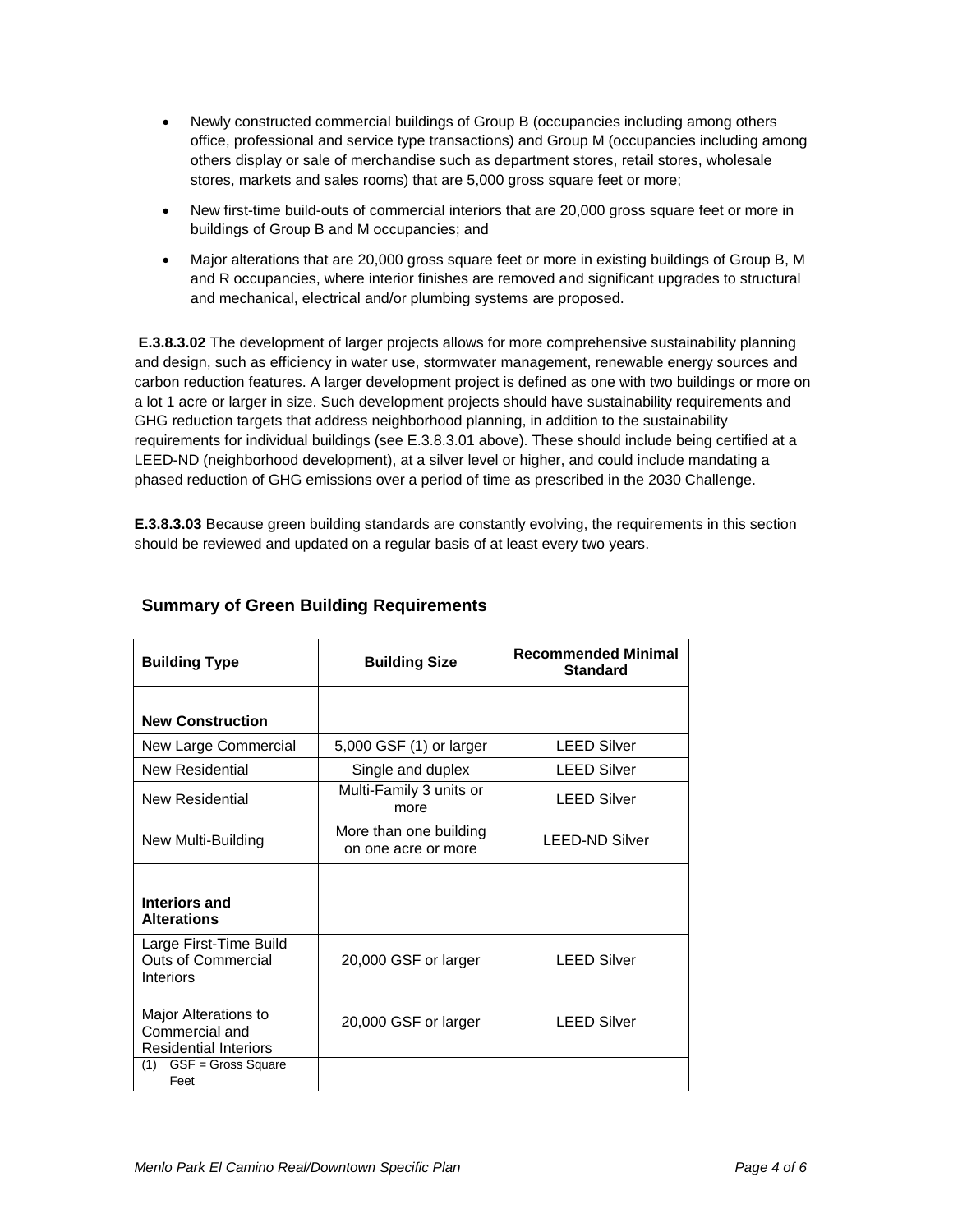## **3.8.4 Guidelines**

The sustainable guidelines listed below are also relevant to the project area. They relate to but do not replace LEED certification rating requirements.

## **Building Design Guidelines**

**E.3.8.4.01** Buildings should incorporate narrow floor plates to allow natural light deeper into the interior.

**E.3.8.4.02** Buildings should reduce use of daytime artificial lighting through design elements, such as bigger wall openings, light shelves, clerestory lighting, skylights, and translucent wall materials.

**E.3.8.4.03** Buildings should allow for flexibility to regulate the amount of direct sunlight into the interiors. Louvered wall openings or shading devices like *bris soleils* help control solar gain and check overheating. *Bris soleils*, which are permanent [sun-shading](http://en.wikipedia.org/wiki/Sun_shade) elements, extend from the sun-facing facade of a building, in the form of horizontal or vertical projections depending on sun orientation, to cut out the sun's direct rays, help protect windows from excessive solar light and heat and reduce glare within.

**E.3.8.4.04** Where appropriate, buildings should incorporate arcades, trellis and appropriate tree planting to screen and mitigate south and west sun exposure during summer. This guideline would not apply to downtown, the station area and the west side of El Camino Real where buildings have a narrower setback and street trees provide shade.

**E.3.8.4.05** Operable windows are encouraged in new buildings for natural ventilation.

**E.3.8.4.06** To maximize use of solar energy, buildings should consider integrating photovoltaic panels on roofs.

**E.3.8.4.07** Inclusion of recycling centers in kitchen facilities of commercial and residential buildings shall be encouraged. The minimum size of recycling centers in commercial buildings should be 20 cubic feet (48 inches wide x 30 inches deep x 24 inches high) to provide for garbage and recyclable materials.

## **Stormwater and Wastewater Management Guidelines**

**E.3.8.4.08** Effective stormwater management techniques are recommended. Such techniques could include bioswales on surface parking lots, rain gardens in landscaped areas, green roofs and porous materials on driveways and parking lots.

**E.3.8.4.09** Buildings should incorporate intensive or extensive green roofs in their design. Green roofs harvest rain water that can be recycled for plant irrigation or for some domestic uses. Green roofs are also effective in cutting-back on the cooling load of the air-conditioning system of the building and reducing the heat island effect from the roof surface.

**E.3.8.4.010** Projects should use porous material on driveways and parking lots to minimize stormwater run-off from paved surfaces.